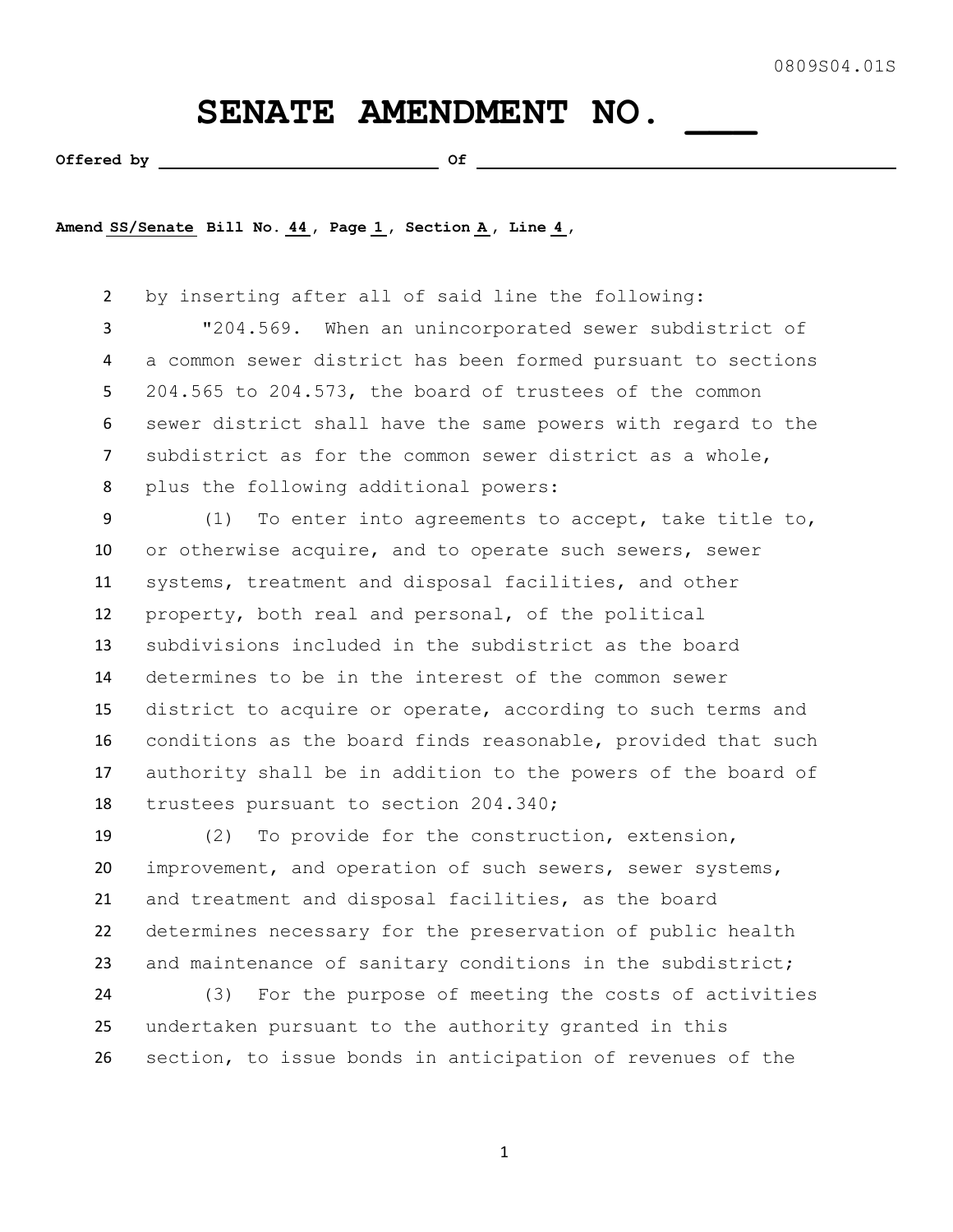0809S04.01S

 subdistrict in the same manner as set out in sections 204.360 to 204.450, for other bonds of the common sewer district. Issuance of such bonds for the subdistrict shall require the assent only of four-sevenths of the voters of the subdistrict voting on the question**[**, and**]** except that, as an alternative to such a vote, if the subdistrict is a part of a common sewer district located in whole or in part in any county of the first classification without a charter form of government adjacent to a county of the first classification with a charter form of government and a population of at least six hundred thousand and not more than seven hundred fifty thousand, bonds may be issued for such subdistrict if the question receives the written assent of three-quarters of the customers of the subdistrict in a manner consistent with section 204.370, where "customer", as used in this subdivision, means any political subdivision within the subdistrict that has a service or user agreement with the common sewer district. The principal and interest of such bonds shall be payable only from the revenues of the subdistrict and not from any revenues of the common sewer district as a whole;

 (4) To charge the costs of the common sewer district for operation and maintenance attributable to the subdistrict, plus a proportionate share of the common sewer district's costs of administration to revenues of the subdistrict and to consider such costs in determining reasonable charges to impose within the subdistrict under section 204.440;

 (5) With prior concurrence of the subdistrict's advisory board, to provide for the treatment and disposal of sewage from the subdistrict in or by means of facilities of the common sewer district not located within the subdistrict, in which case the board of trustees shall also